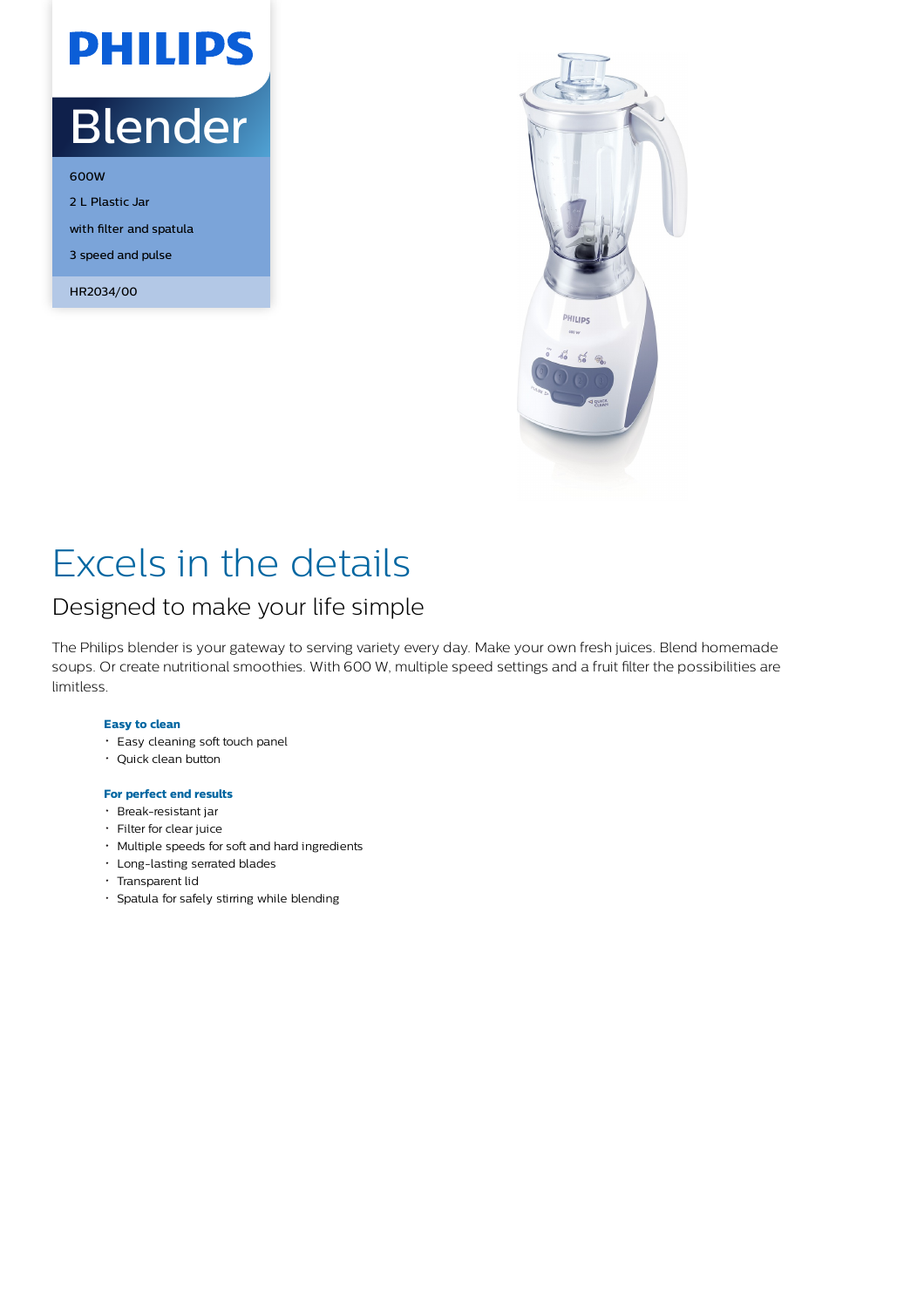### **Highlights**

#### **Break-resistant jar**



Avoid breakages with this reinforced plastic jar.

#### **Easy cleaning soft touch panel**



Soft touch panel without any slots, which makes cleaning much easier.

#### **Filter for clear juice**



Keep seeds and pips out of your juice with this convenient filter.

#### **Multiple speeds**



This Philips blender, blends at different speeds and to different degrees with a choice of settings.



After usage, fill the blender with detergent and water and press this button for easy cleaning.

#### **Long-lasting serrated blades**



Crush and blend to perfection with these longlasting, ultra-sharp Philips blender blades.

#### **Transparent lid**



See what you blend while you blend thanks to the transparent lid.

#### **Handy Spatula**



The handy spatula ensures a safe stirring while blending the ingredients.